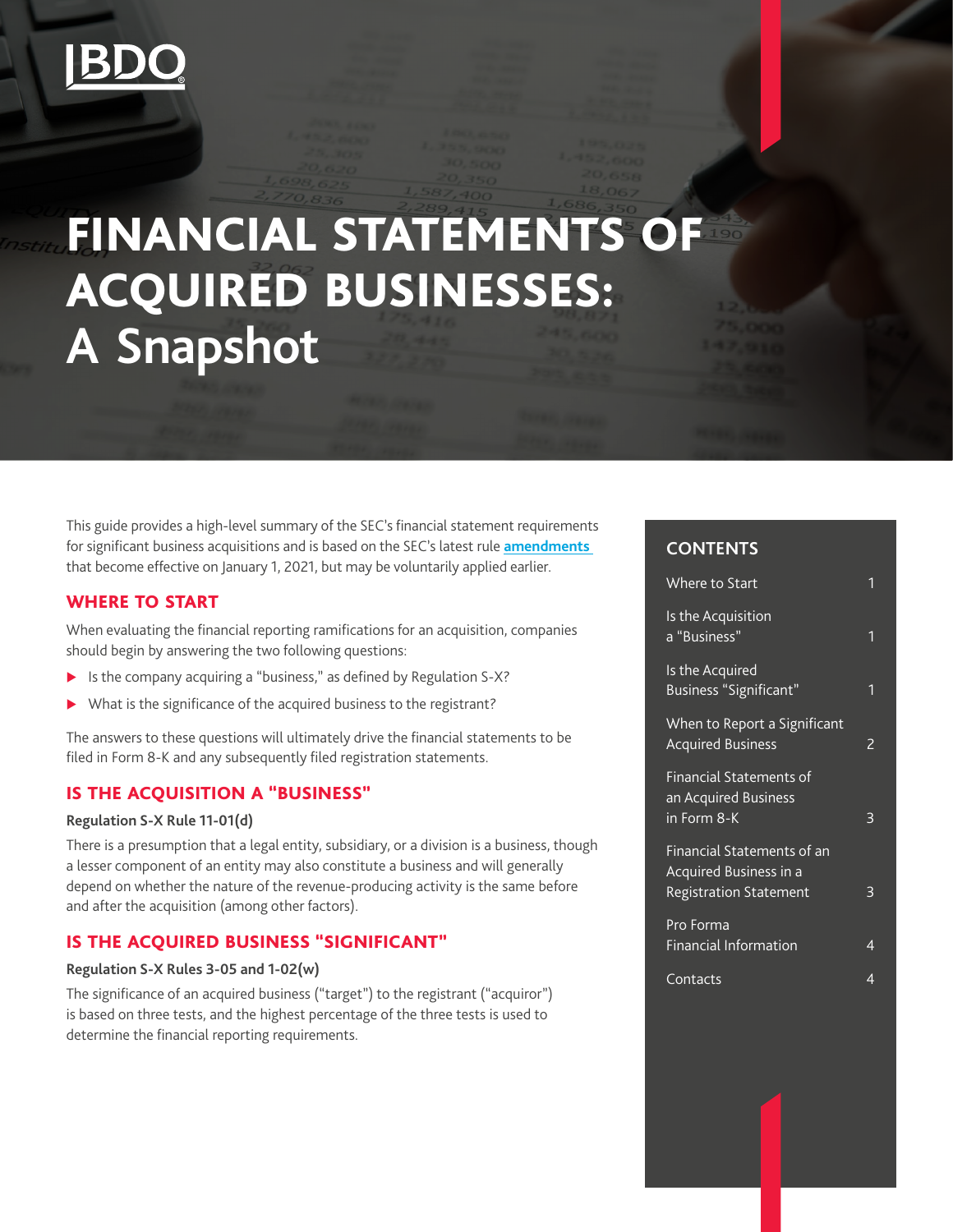<span id="page-1-0"></span>

| <b>Asset Test</b>      | Target's total assets compared to acquiror's total assets as of<br>the end of the most recently completed fiscal year                                                                                                                                         |
|------------------------|---------------------------------------------------------------------------------------------------------------------------------------------------------------------------------------------------------------------------------------------------------------|
| <b>Investment Test</b> | Fair value of the acquiror's investment in the target (i.e., GAAP<br>purchase price) compared to acquiror's average aggregate<br>worldwide market value                                                                                                       |
| <b>Income Test</b>     | Lower of:<br>Target's pre-tax income from continuing operations<br>attributable to controlling interests compared to acquiror's<br>pre-tax income from continuing operations attributable to<br>controlling interests for most recently completed fiscal year |
|                        | Or                                                                                                                                                                                                                                                            |
|                        | Target's total revenue compared to acquiror's revenue for most<br>recently completed fiscal year                                                                                                                                                              |

Additionally, a registrant is permitted to use pro forma financial information to measure significance for acquisitions completed after the latest fiscal year end if the registrant has filed:

- $\blacktriangleright$  The required target financial statements, and
- $\blacktriangleright$  The required Article 11 pro forma financial information for any such acquired business.

# WHEN TO REPORT A SIGNIFICANT ACQUIRED BUSINESS

|                                 | STEP <sub>1</sub>                                     | <b>STEP 2</b>                                         | <b>STEP 3</b>                                                       |
|---------------------------------|-------------------------------------------------------|-------------------------------------------------------|---------------------------------------------------------------------|
| <b>Action</b>                   | Sign the<br>Purchase Agreement                        | Close<br>the Acquisition                              | File the Required<br><b>Financial Statements</b>                    |
| When and<br><b>What to File</b> | Within 4 business<br>days, File Item 1.01<br>Form 8-K | Within 4 business<br>days, file Item 2.01<br>Form 8-K | Within 71 calendar<br>days after Step 2, file<br>Item 9.01 Form 8-K |

If the acquired business financial statements are required in connection with a registration statement (as summarized below), they may be included in the registration statement or incorporated by reference from a Form 8-K filing.

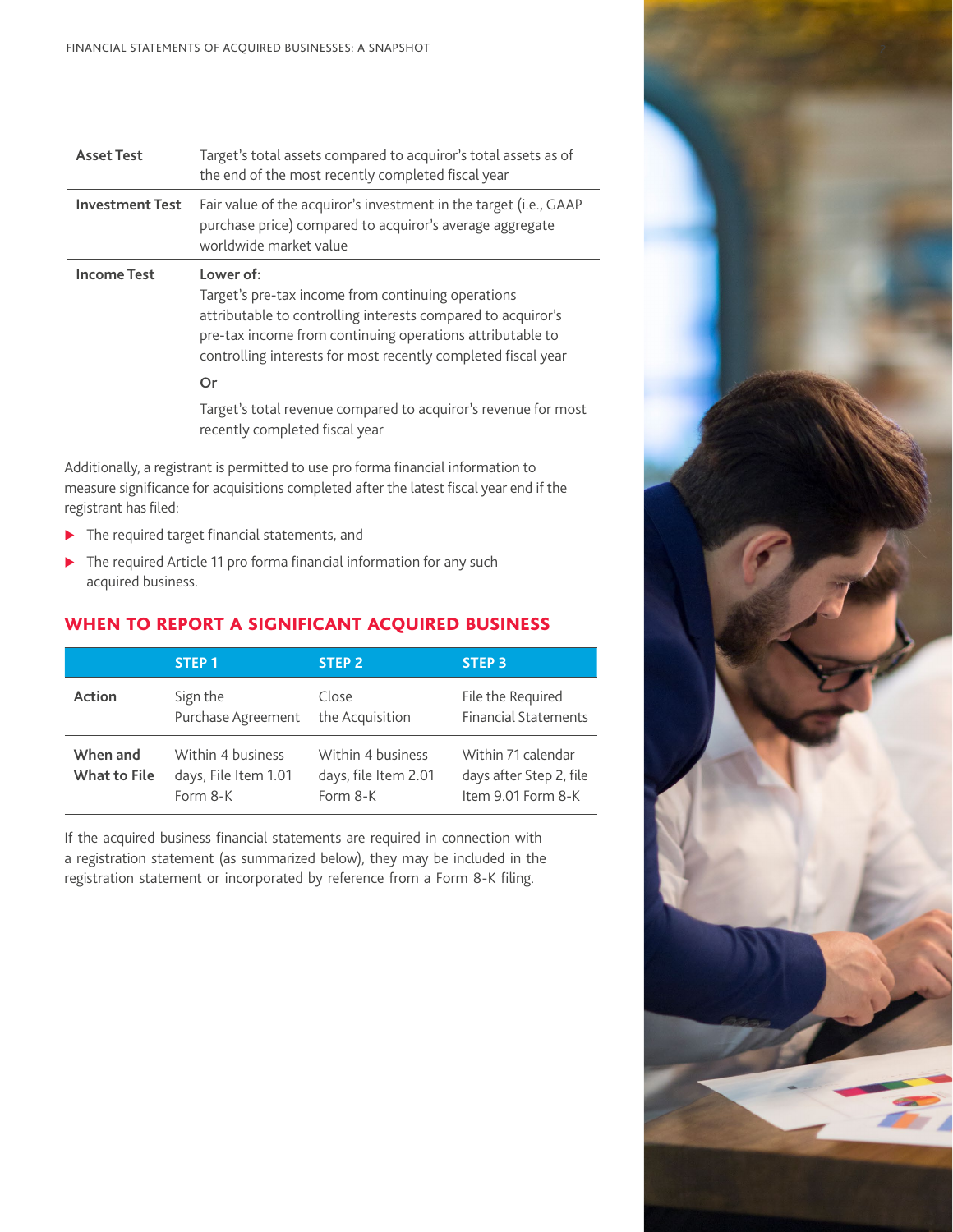# <span id="page-2-0"></span>FINANCIAL STATEMENTS OF AN ACQUIRED BUSINESS IN FORM 8-K

The historical financial statement requirements for the target to be filed in Form 8-K are based on bright-line significance thresholds set forth in S-X Rule 3-05 as follows:

| <b>SIGNIFICANCE</b>        | <b>REQUIRED TARGET FINANCIAL STATEMENTS</b>                                                                                                      |
|----------------------------|--------------------------------------------------------------------------------------------------------------------------------------------------|
| Less than 20%              | No financial statements                                                                                                                          |
| 20% but less<br>than $40%$ | One year of audited financial statements and unaudited<br>interim financial statements for the current year (no prior year<br>interims required) |
| Greater<br>than 40%        | Two years of audited financial statements and comparative<br>current and prior year unaudited interim financial statements                       |

The age of the target's financial statements depends on whether the target is private or public (and if public, the filing status of the target). For example, the age of a privately held target's financial statements to be included in Form 8-K is based on the following:

| Age is determined by<br>reference to: | The due date of Step 2 Form 8-K                                                                                                                                                                 |
|---------------------------------------|-------------------------------------------------------------------------------------------------------------------------------------------------------------------------------------------------|
| Annual<br>financial statements        | Required when Step 2 Form 8-K is due 90 days or more<br>after target's fiscal year end                                                                                                          |
| Interim<br>financial statements       | Latest balance sheet must be within 135 days of the<br>Step 2 Form 8-K due date, except that the 3rd quarter is<br>considered timely through the 90th day after the target's<br>fiscal year end |

## FINANCIAL STATEMENTS OF AN ACQUIRED BUSINESS IN A REGISTRATION STATEMENT

| <b>SIGNIFICANCE</b>                      | <b>REQUIRED TARGET FINANCIAL STATEMENTS</b>                                                                                                                                                                                                                                                                                                                   |
|------------------------------------------|---------------------------------------------------------------------------------------------------------------------------------------------------------------------------------------------------------------------------------------------------------------------------------------------------------------------------------------------------------------|
| Less than 20%                            | No financial statements                                                                                                                                                                                                                                                                                                                                       |
| 20% but less<br>than $40\%$ <sup>1</sup> | If the target has been included in the audited financial<br>statements of the registrant for a period of 9 months, no<br>financial statements are needed. Otherwise, continue to<br>present one year of historical audited financial statements and<br>unaudited interim financial statements for the current year (no<br>prior year interims required).      |
| Greater<br>than $40\%$ <sup>1</sup>      | If the target has been included in the audited financial<br>statements of the registrant for a complete fiscal year<br>(i.e., twelve months), no financial statements are needed.<br>Otherwise, continue to present two years of historical audited<br>financial statements and comparative current and prior year<br>unaudited interim financial statements. |

<sup>1</sup> When the effective date of the registration statement is no more than 74 days after completion of the acquisition, financial statements may not be required if significance is at least 20%, but less than 50%. However, financial statements for 50% significant completed and probable acquisitions must be included.